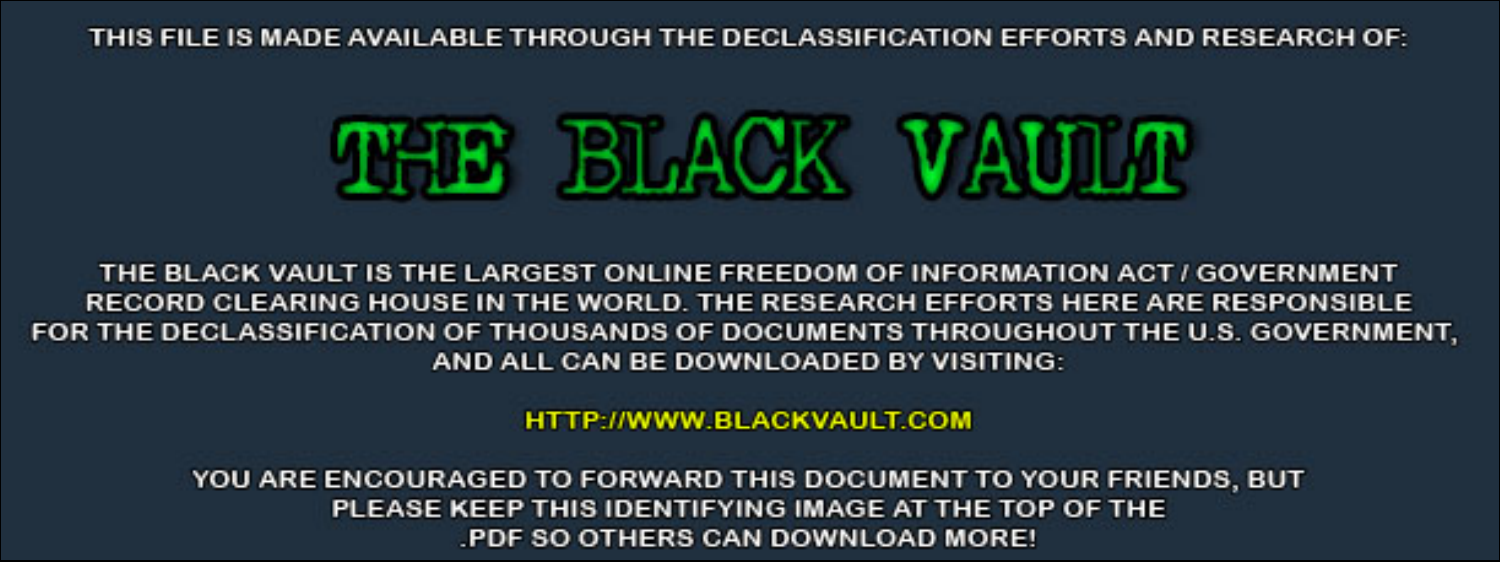TOP SECRET //COMINT//X1

## **(U) Cryptologic Almanac 50th Anniversary Series**

## **(U) Richard A. Day:A Telecommunications Pioneer**

CU) When Richard A. "Dick" Day was hired by NSA in October 1957 as a GS14, some people wondered why the Agency had hired an "outsider" who lacked a college degree. An Agency senior in telecommunications responded that Day was hired because the Agency needed a mover and a shaker. Dick Day lived up to that description. Day's work was already known to Agency seniors before his employment. He was specifically recruited by Colonel Dean, who was on the NSA telecommunications staff, with the blessing of Dr. Tordella, deputy director of NSA.

(TSN8I) Because ofDay's leadership, NSA revolutionized its telecommunications throughout the 1960s and 1970s. Through his work, NSA's communications became much faster and more efficient than those from other Defense Department entities. Dick Day was instrumental in the development of the first wideband systems using satellite communications. Thanks to Day, NSA was the first government organization to engineer and implement fiber-optic communications links.

(U) Dick day's life experience was an excellent preparation for his NSA career. Born in Rhode Island, Dick was fascinated by old radios and received his first crystal set at age seven. While other teens were interested in cars, Day placed ads in the newspapers asking people who were discarding old radios to give them to him.

(U) In November 1942, following high school graduation, Day enlisted in the army. He served with the 53rd Signal Corps Battalion as a radio mechanic. As Day explained: "I saw how valuable intelligence was to the field commander. We had to keep the 128th Signal Radio Intelligence Company operational at all costs."

(U) Day served much of the war in the European theater, but spent the last few months of his time in the military in Japan. He left the army in November 1945.

(U) From 1950 to 1957, Day was a technical representative for RCA Corporation. He served as the liaison between the U. S. military and European telecommunication entities. During this period, Day believed European telegraphy was more advanced than U.S. systems. According to Day, Europeans depended more heavily on teleprinters because they had to overcome more language barriers than the U.S. The U.S., on the other hand, conducted most of its business on the telephone. Europeans did not have that luxury and thus developed more sophisticated telegraph capacity. Day later introduced some of the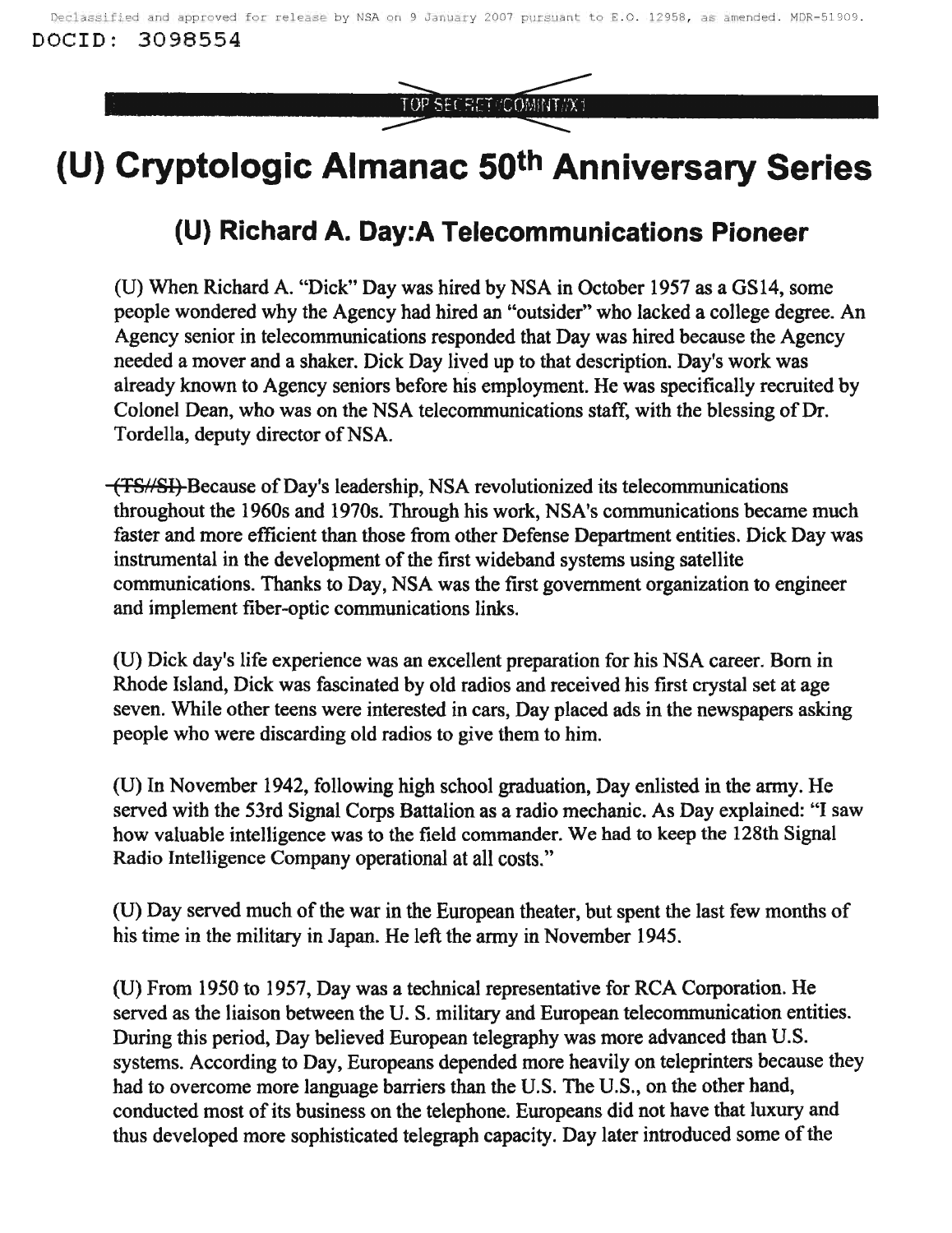advanced concepts that he learned in Europe to NSA communications planning.

(TS//Sf) One of Day's early projects at NSA was implementing the CRITICOMM improvement program. In 1958 President Eisenhower instructed the Joint Chiefs of Staff and the intelligence community to establish a system whereby the president would be notified of any situation throughout the world within ten minutes ofrecognition that the situation met CRITIC criteria. NSA became the manager ofthis project. The Agency had to find equipment that could fill the bill and have it operational by 1961. Day observed that getting a message to Washington within ten minutes was not the greatest technological problem. The major difficulty was segregating the message after it had been received by the president so that it could be sent only to those entities that needed the information.

(TS/SH) Day used this opportunity not only to meet the president's objectives, but also to upgrade all aspects of telecommunications. As Day stated: "We rebuilt the communication center at NSA. We standardized signaling procedures [and] routing instructions and introduced human engineering improvements such as the locations of racks at intercept sites throughout the world. I wanted an individual to go to any site, recognize the set-up, and begin work immediately."

(TS/SI) Day was not a shy individual. He spoke up for innovation and reform even when his ideas were considered controversial. Many general service communicators viewed Day's plan of putting a printer on every line that came into the communication center as wasteful. Day convinced his opponents that these printers would alert the operator more quickly to machine problems which caused the transmission of junk rather than real traffic. Day further improved quality controls on traffic by developing error correction equipment to ensure that every encrypted bit was received as transmitted. Day argued that cryptanalysts have enough of a challenge trying to decrypt garbled messages; they should not have to cope with transmission problems that cause characters to be added or deleted from traffic.

(TS//SI) Day had a knack for identifying a problem, writing specifications to solve it, and working with NSA engineers and contractors to ensure that the equipment was built properly and actually worked. For example, Day identified a timing problem in satellite communications. His chief engineer developed and patented an automatic delay compensator to solve this problem. This new technology was a great asset to the Agency for many years.

(TSt/SI) Other governmental entities frequently called upon NSA for communications assistance. Day reported that the deputy director of NSA, Louis Tordella, told him to fix the telephones in President Eisenhower's office. Day found shelves under the president's desk in the Oval Office that contained 26 telephones. When a phone rang, the president had to get on his hands and knees, crawl around, and pick up phones until he came to the